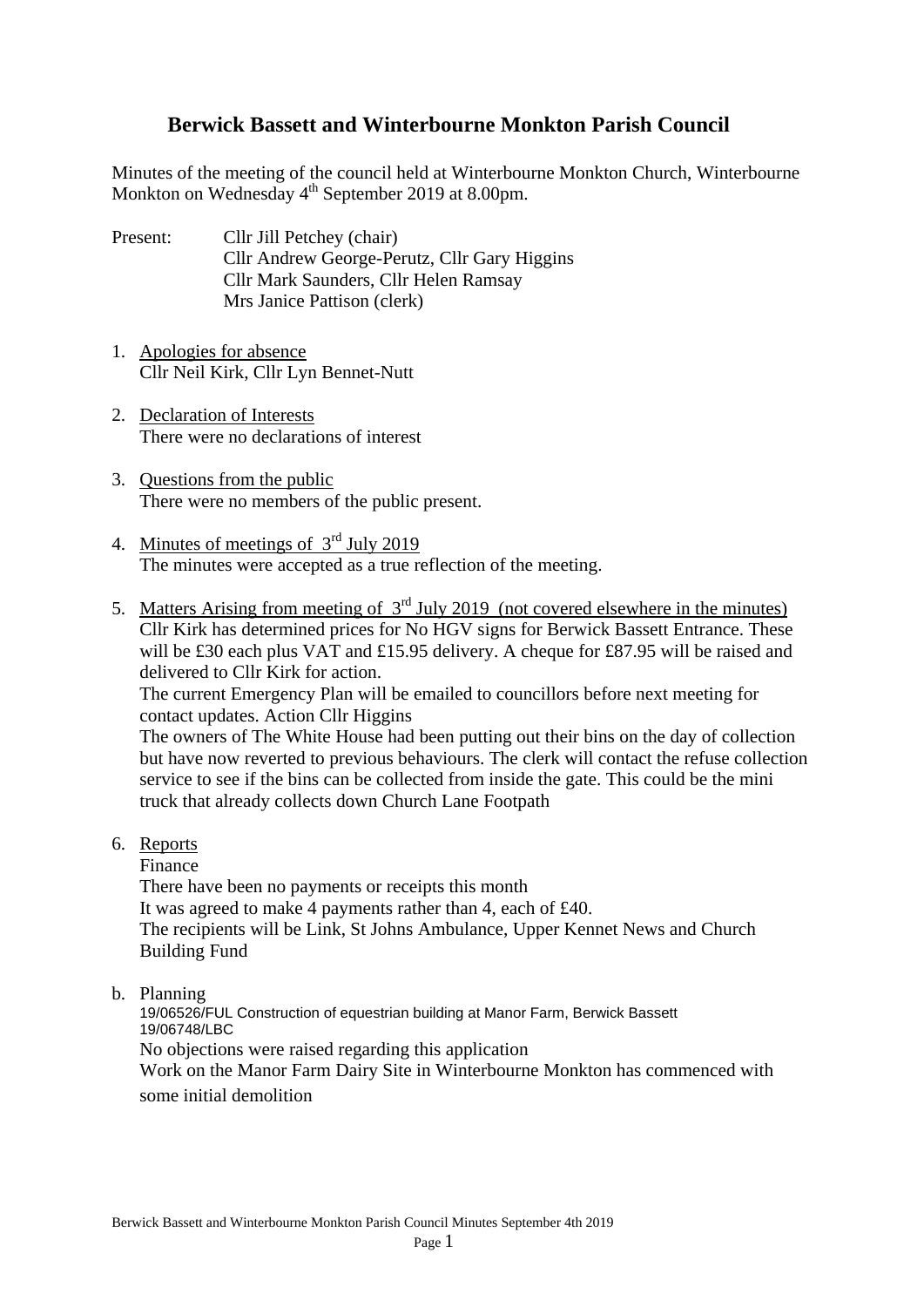# c. Rivers

There has been nothing new to report. The bourne is still dry

# d. Footpaths

The footpath between Berwick Bassett and Winterbourne Monkton has been cut#

 The footpath in the field on the opposite side of the bourne to the New Inn had been crossed by an electric fence blocking the public footpath. This was corrected quickly before being reported to the owner. Subsequently cows were grazed on the field making it difficult for walking with dogs but the cows were only in the field for a few weeks.

It is believed that the land leaving the church lane footpath bridge leading to the stile to the above field is public land. A working party will be put together to clear the area and paint the bridge and seat. Action Cllr Petchey

## e. Roads

The lights in the bus stops had been replaced but are now not working again. Action Cllr Ramsay.

There is a meeting on the 10th September to discuss the car parking in Avebury. Comments from Councillors and individuals have been submitted to the National Trust. Cllr Petchey will attend the meeting

On his visit, the Parish Steward drained out the soakaways in both villages and generally tidied up.He weeded along the edges of Church Lane and by the bridges.

f. Broadband

There was nothing to report

g Defibrillators

The Parish Council has now been issued with Call Signs which now have to be quoted on the monthly report. These call signs have now been written on the front of the machines

## Other Reports

h. Area Board

 At the most recent meeting it was noted that funding was given for a media wiring of the Wesley Hall in Marlborough

i. Police

 Mr Collingwood formally of Amesbury now of Swindon was prosecuted and fined almost £2000 for fly tipping in our lay-by

- 9. Traffic issues on A4361 and Village Roads The next CATG meeting is 19th September. 10am. Cllrs George-Perutz and Ramsay will attend. The results from the Atkins survey of the A4361 should b available
- 10. Footpath/Cycleway to Avebury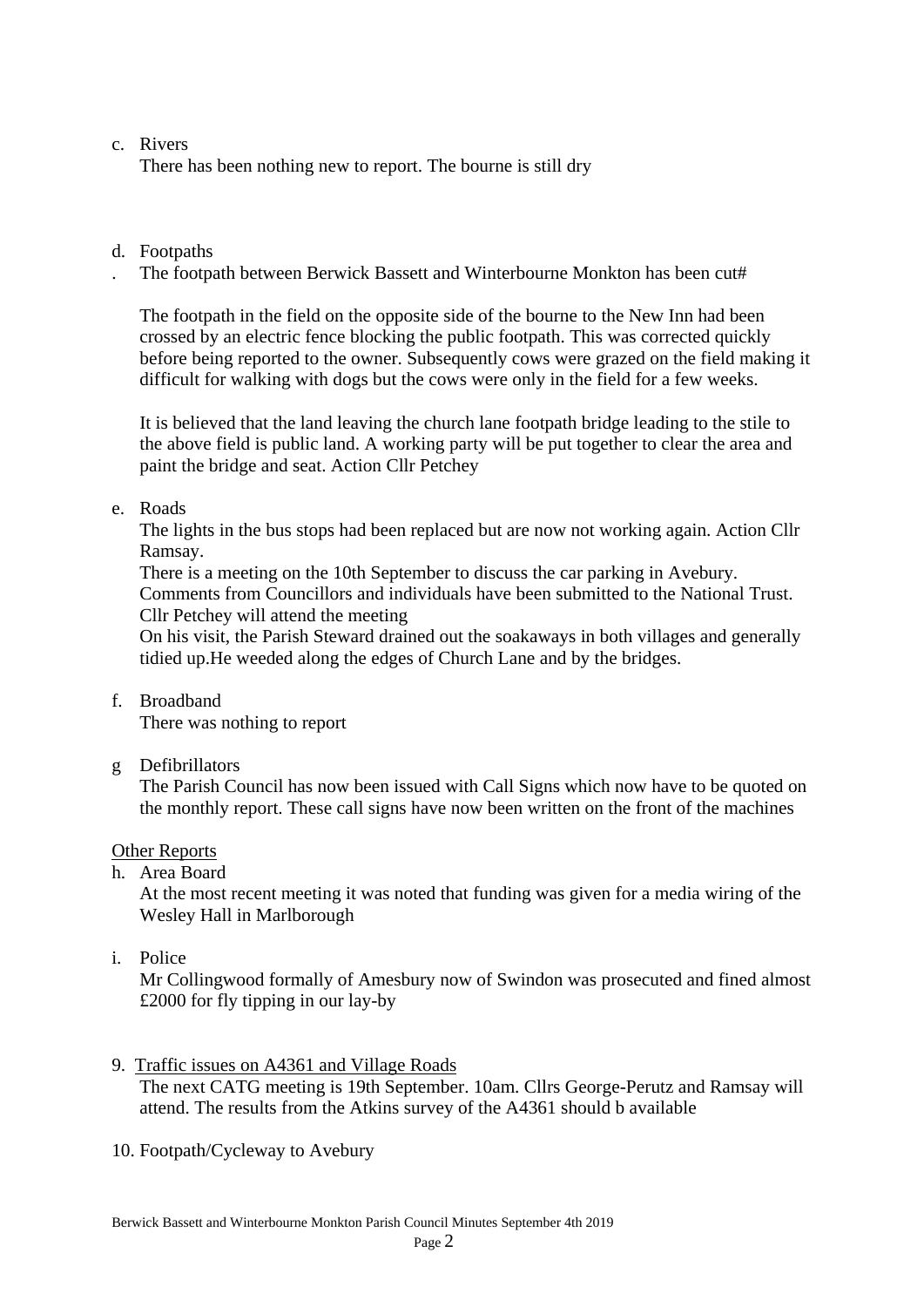The owner of the Dorwyn Bed and Breakfast in Avebury has been talking to Avebury Parish Council about a path to Avebury receiving positive response. The verge and hedge are overgrown on the South bound stretch of the road. It will be considered whether, if this is cut back and the verge levelled it would be walkable. Doubt was expressed about the safety of this. Ideally the footpath would be inside the hedge and 'semi-surfaced' so it would still let water through but provide a sound surface for walking in ordinary shoes or cycling (to connect to public transport services and shopping and Post Office services in Avebury). Cllrs George-Perutz and Ramsay will walk the potential route.

#### 11. Community Building

It had not been possible to arrange a meeting with the developers but Cllr Saunders has had considerable communication with Wiltshire Council. It is their understanding that the references in the section 106 agreement to 'the council' refers to Wiltshire Council. Wiltshire Council, however, intend to pass the building to the Parish Council. Negotiations will continue to ensure associated funding comes with it. Cllr Saunders will investigate registration of Community Building as a charity

#### 12. Confirmation of items for press release

Announcement of Working Party for Church Lane Footpath into back field

#### 13. Date of Next Meeting

The next meeting will take place on Wednesday  $6<sup>th</sup>$  November 2019 at 7.30pm at St Mary's Church, Winterbourne Monkton. Meetings will revert to bi-monthly.

The meeting closed at 9.15 pm